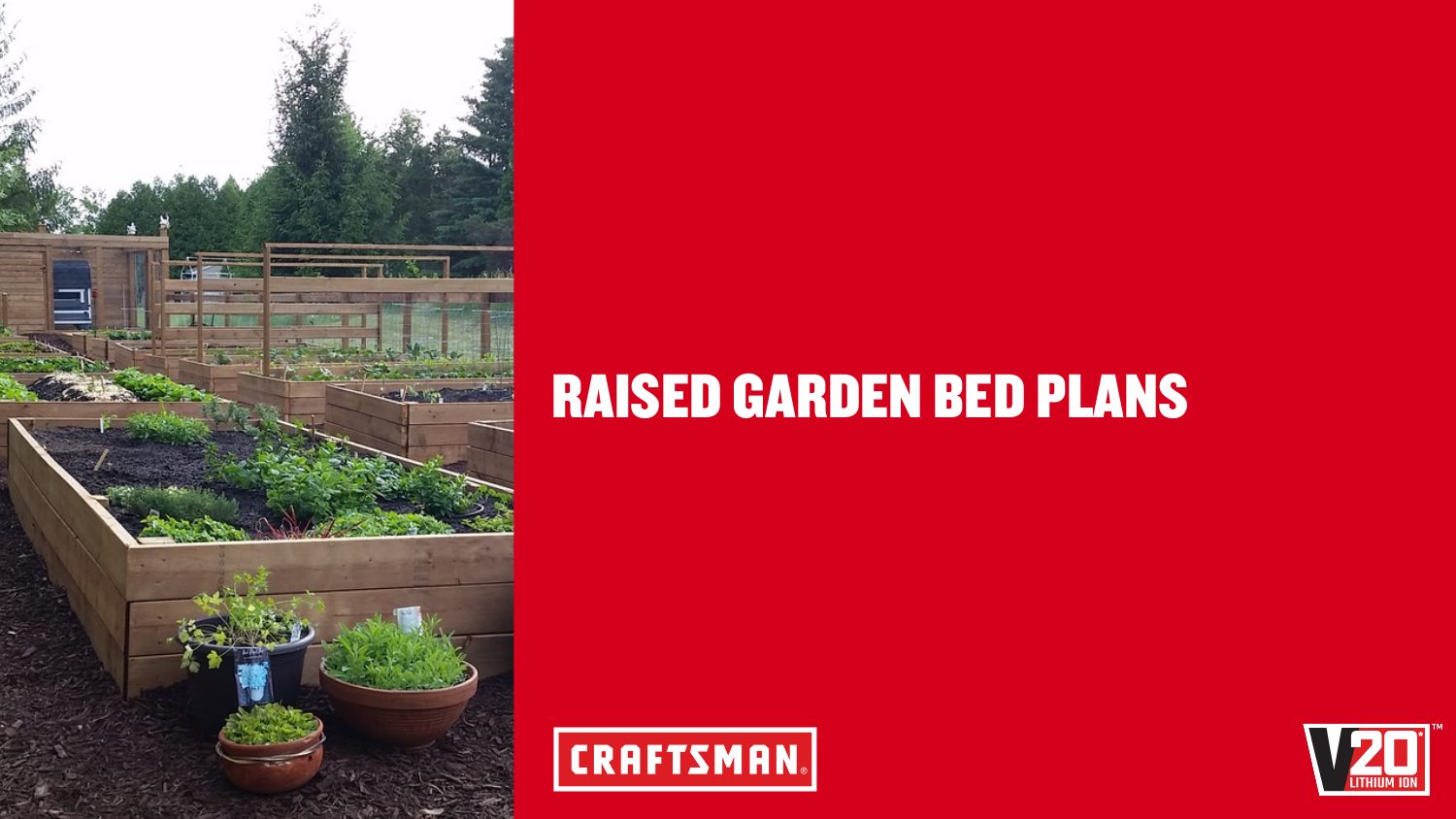### CONTENTS

| 03 | <b>MA</b>  |
|----|------------|
| 04 | <b>ABC</b> |
| 05 | <b>STE</b> |

02

- To reduce the risk of injury, follow all warnings and instructions provided herein and in all tool operator manuals you use.
- Sand and smooth all edges to avoid injuries due to splinters or rough edges.



### **TERIALS & TOOLS**

#### **OUT RAISED GARDEN BEDS**

#### **EP-BY-STEP INSTRUCTIONS**



#### WARNING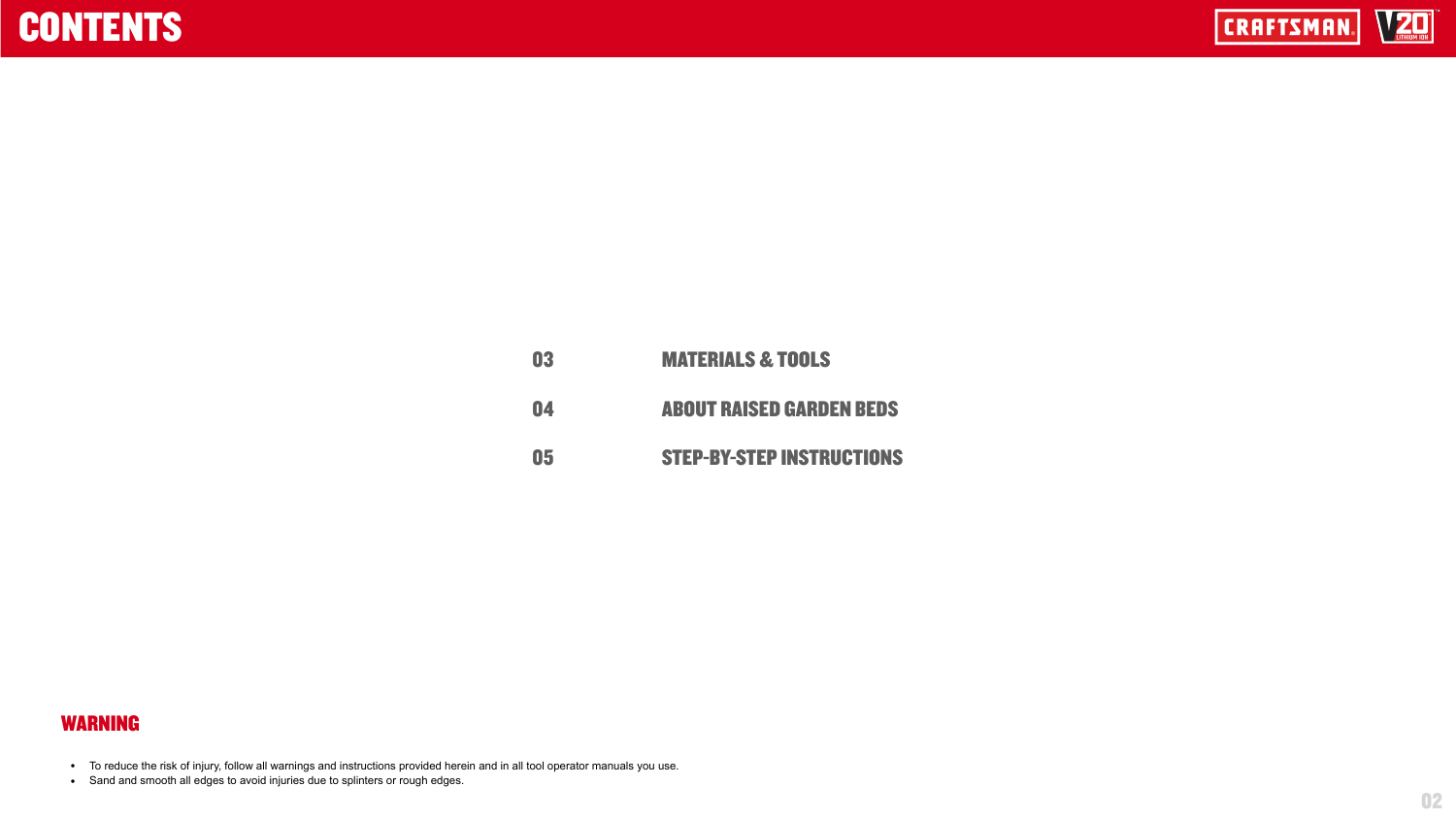### MATERIALS & TOOLS

#### MATERIALS

- $\bullet$  4 x 4"x4" posts
- 4 x 2"x10"x8'
- $\bullet$  4 x 2"x10"x4'
- $\bullet$  4 x 4"x4"x20"
- $\bullet$  1 x 2"x4"x48"
- 2"x4" brace
- Screws
- Landscape fabric
- Garden soil

#### TOOLS

- V20\* 6½" Cordless Circular Saw
- $V20$ <sup>\*</sup>  $\frac{1}{2}$ " Cordless Drill/Driver
- Tape measure
- Level



03

The type of wood that you use is a big deal. Wood is porous; anything that is on the wood will eventually leach into your garden and get into your veggies. Using a "clean wood" that can handle moisture is best.

• Pressure-treated is a blend of woods that have been chemically treated to withstand the elements longer. New technology is changing the types of preservatives used and also reducing the amount of chemicals that leach into the soil, making it more



- Cedar is often considered the best choice. On average, it will last about two years in the garden. It is a clean wood but can be pricey and difficult to source.
- environmentally friendly and affordable.
- Redwood is a beautiful option with a great natural colour. It will last as long as cedar in the garden; however, this is the most expensive of the three options, and the most difficult to find.

### TYPE OF WOOD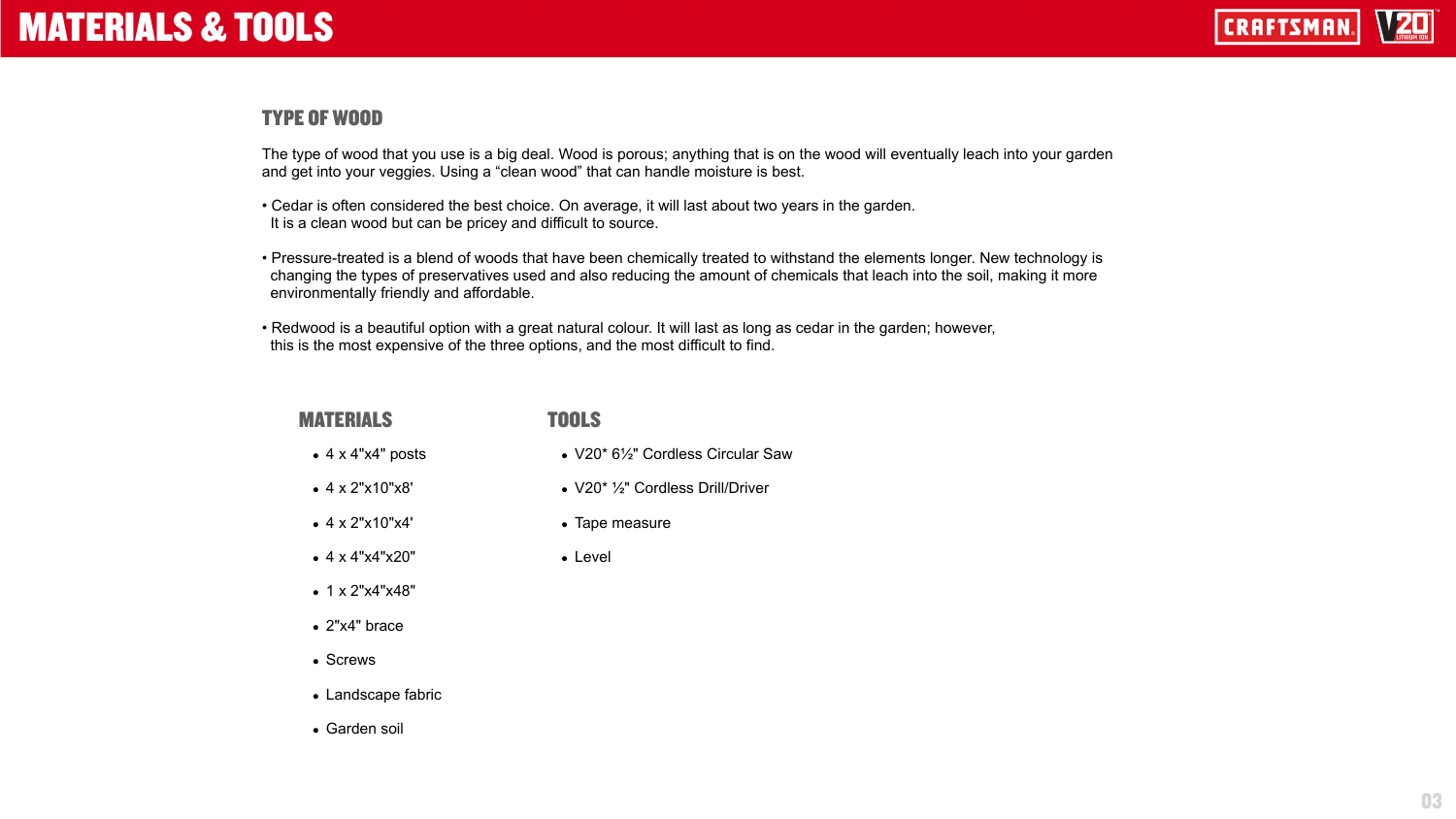### ABOUT RAISED GARDEN BEDS



04

Prior to starting, ensure to read all steps for this build and have your safety equipment ready, including ear protection, safety glasses, gloves, and a respirator if sanding.

#### WARNING

In the most simplistic terms, a raised garden bed is usually four walls and a lot of soil on top of the ground. Raised beds are a great way to garden for lots of different reasons:

• Raised beds allow you to garden in the soil of your choosing. By working on top of the existing ground, a raised bed lets you garden in a space where the soil is subpar. Whether you have rock, clay or even sketchy soil, building on top of it and adding the soil of your choosing ensures that your plants have the best chance to grow big and healthy.

• Having several raised beds helps you keep track of what was planted where. Plants need to be rotated; for example, tomatoes need to be grown in a different spot each year. By moving them around the garden beds, plants can be

• Raised beds can be installed on rooftops and balconies, or on top of gravel and concrete -

- 
- properly rotated and soil will remain nutrient-rich.
- most vegetables only need 4-8 inches of soil to grow.
- 
- 

• Raised beds are better at deterring several pests, because of the elevated walls.

• With raised beds, the garden can be tended without the kneeling or excessive bending.

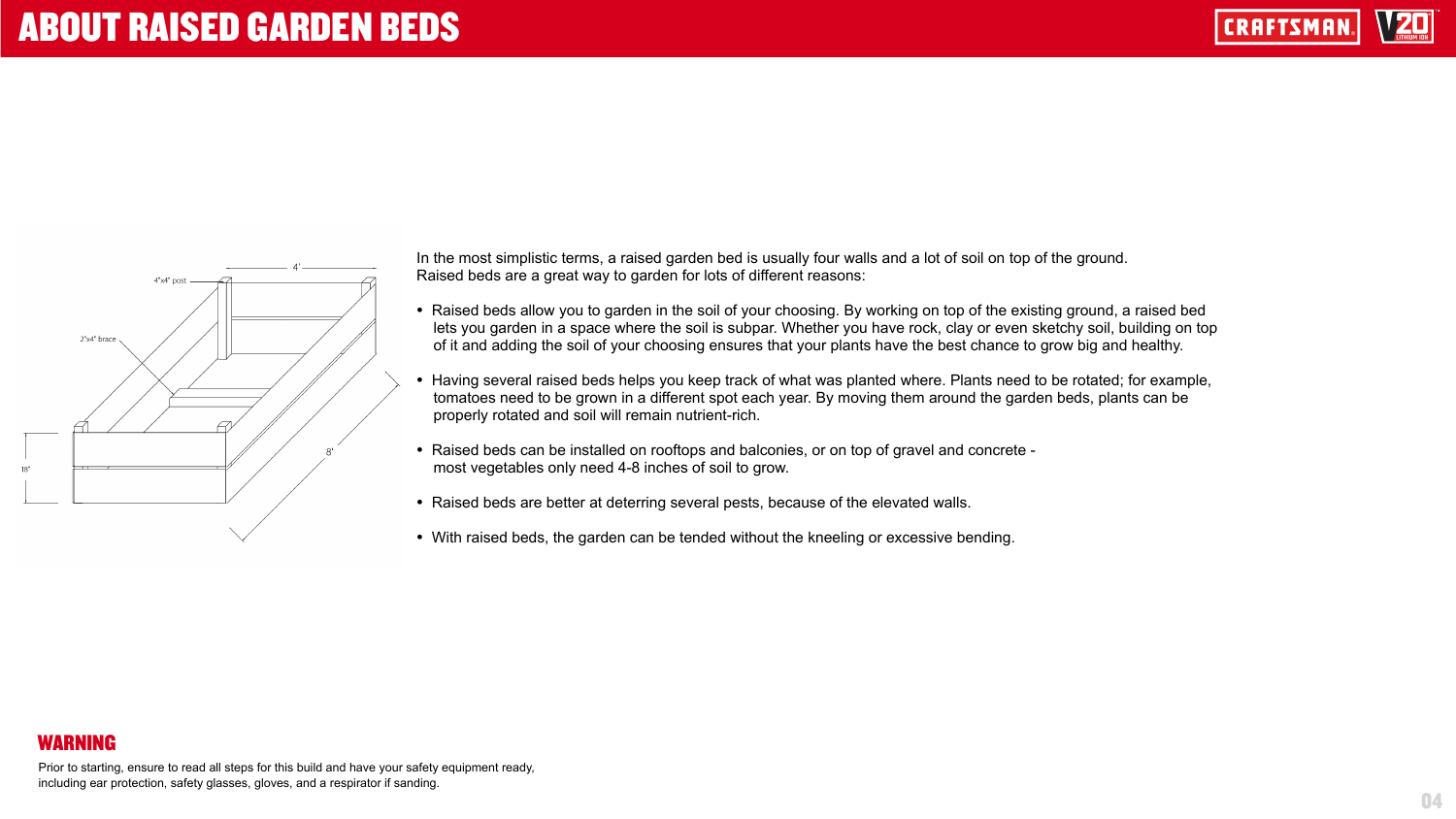## STEP-BY-STEP INSTRUCTIONS **–**1 OF 1

| 01 | Start by levelling the ground as much as possible - this is an   |
|----|------------------------------------------------------------------|
|    | important first step to prevent soil leakage after a heavy rain. |

05

- 02 Determine the preferred size of the garden bed. An ideal width is less than four feet. Remember that a bed that is deeper than six feet will be very difficult to reach down into.
- **03** After measuring and cutting the boards, attach them together in a box by using a 4"x4" post in each corner to anchor them.
- **04** If the sides of the garden are longer than 6', add a brace to prevent them from bowing out from the weight of the soil. Install a cross-piece inside the garden that holds the two sides together, or hammer a stake down the outside of the bed at the middle to provide extra support.

- When watering, the soil is going to run out from under the boards. To avoid that, line the garden with landscape fabric across the bottom *before* adding soil. Bring the fabric up the sides of the bed so that the soil will hold it in place.
- Avoid walking on the raised bed. Compacted soil makes it harder for plants and seeds to grow, so try to keep everything light and fluffy.

#### HELPFUL HINTS

#### **Carson Arthur – @carsonsgardenmarket**

- **05** Once the first level of the garden bed is built, line the bottom and the sides with landscape fabric to prevent weeds from growing into your beds. Staple the fabric to the inside of the boards as this will never be seen when the garden is full of soil.
- **06** Add more walls to the side of the garden but avoid exceeding 18-inches in height. This is an easy height for dumping soil over the sides of the walls – any taller and soil will have to be lifted in by the bag or shovelful.
- **07** Add soil and start planting.



#### CREDIT